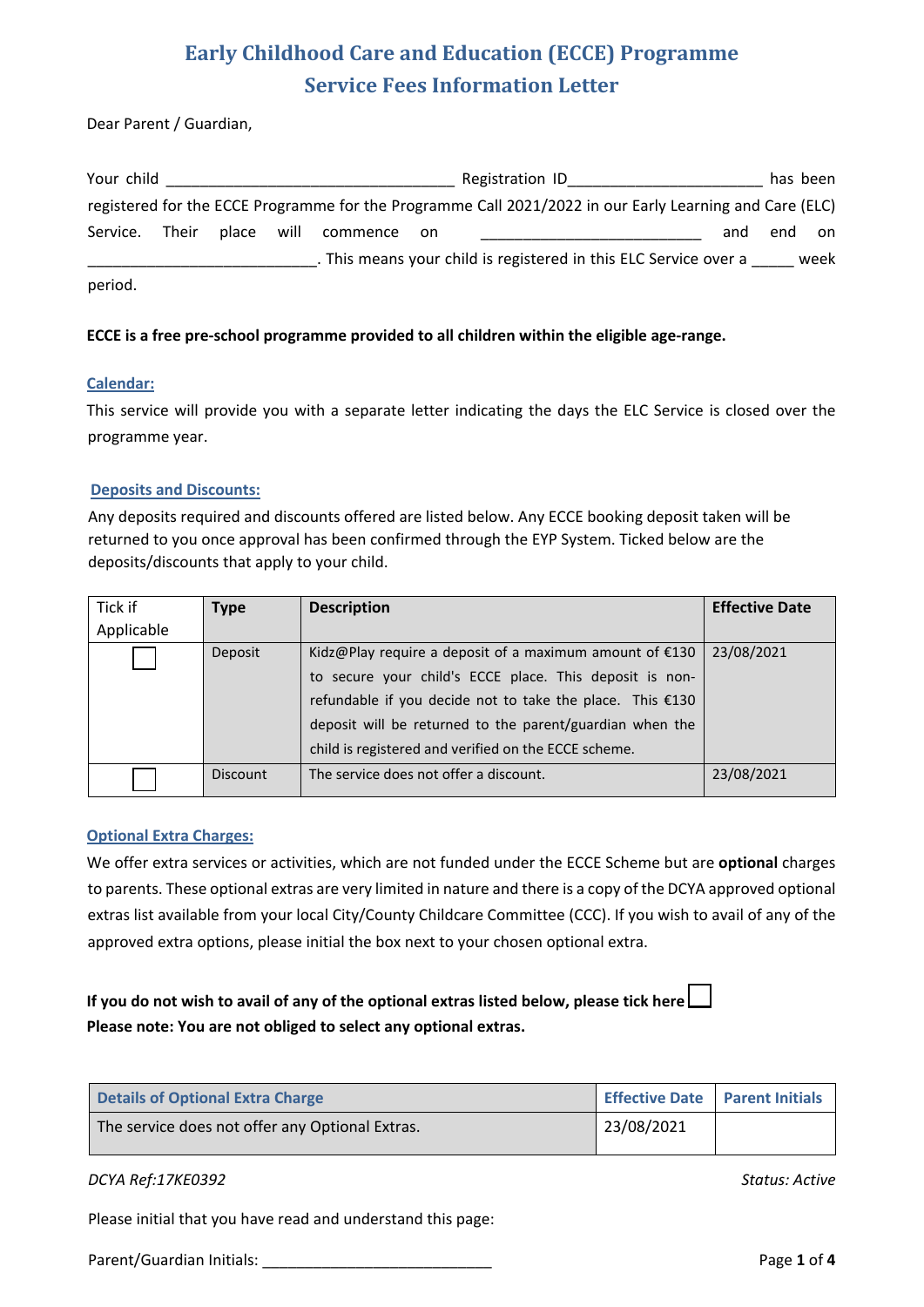**Should you, at any time, wish to withdraw from any of the optional extras selected, you must provide the service with four weeks' notice.**

#### **Fees List:**

Our Fees List below outlines the session types that are available within our service and maximum weekly charge for them. The session type(s) that you have requested are ticked in the Fees list below. This service charges on a weekly  $\Box$ /monthly  $\Box$  basis. Your charge is identified in the final column and does not include any optional extras you have chosen from the above.

| Session          | <b>Session</b>            | <b>Session</b> | <b>Number</b>  | <b>Fees including</b> | Fee         | Your Weekly/   | <b>Effective</b> |
|------------------|---------------------------|----------------|----------------|-----------------------|-------------|----------------|------------------|
| <b>Attending</b> | <b>Description</b>        | <b>Type</b>    | of Days        | <b>ECCE (3 free</b>   | excluding   | <b>Monthly</b> | Date             |
|                  |                           |                |                | hours if 38           | <b>ECCE</b> | Charge (incl.  |                  |
|                  |                           |                |                | week/3.5 free         |             | discounts if   |                  |
|                  |                           |                |                | hours if 41           |             | applicable)    |                  |
|                  |                           |                |                | week service)         |             |                |                  |
|                  | Kilcock                   | PM             | $\overline{2}$ | $\mathbf 0$           | $\pmb{0}$   |                | 23/08/2021       |
|                  | Afternoon                 |                |                |                       |             |                |                  |
|                  | <b>ECCE</b><br>Sessional  |                |                |                       |             |                |                  |
|                  | 11:50-14:50               |                |                |                       |             |                |                  |
|                  | Kilcock Morning           | AM             | $\overline{2}$ | $\mathbf 0$           | $\pmb{0}$   |                | 23/08/2021       |
|                  | Sessional<br>ECCE         |                |                |                       |             |                |                  |
|                  | 8:30-11:30                |                |                |                       |             |                |                  |
|                  | Non ECCE Session          | PM             | $\overline{2}$ | $\mathbf 0$           | 32          |                | 23/08/2021       |
|                  | 11:50-14:50pm             |                |                |                       |             |                |                  |
|                  | <b>ECCE</b><br><b>Non</b> | AM             | $\overline{2}$ | $\mathbf 0$           | 32          |                | 23/08/2021       |
|                  | Session<br>$8:30-$        |                |                |                       |             |                |                  |
|                  | 11:30                     |                |                |                       |             |                |                  |
|                  | Kilcock                   | PM             | $\overline{3}$ | $\pmb{0}$             | $\pmb{0}$   |                | 23/08/2021       |
|                  | Afternoon                 |                |                |                       |             |                |                  |
|                  | Sessional<br><b>ECCE</b>  |                |                |                       |             |                |                  |
|                  | 11:50-14:50               |                |                |                       |             |                |                  |
|                  | Kilcock Morning           | AM             | $\overline{3}$ | $\mathbf 0$           | $\pmb{0}$   |                | 23/08/2021       |
|                  | Sessional<br>ECCE         |                |                |                       |             |                |                  |
|                  | 8:30-11:30                |                |                |                       |             |                |                  |
|                  | Non ECCE Session          | PM             | $\overline{3}$ | $\pmb{0}$             | 48          |                | 23/08/2021       |
|                  | 11:50-14:50pm             |                |                |                       |             |                |                  |
|                  | <b>ECCE</b><br>Non        | AM             | 3              | $\pmb{0}$             | 48          |                | 23/08/2021       |
|                  | $8:30-$<br>Session        |                |                |                       |             |                |                  |
|                  | 11:30                     |                |                |                       |             |                |                  |

#### *DCYA Ref:17KE0392 Status: Active*

Please initial that you have read and understand this page:

Parent/Guardian Initials: \_\_\_\_\_\_\_\_\_\_\_\_\_\_\_\_\_\_\_\_\_\_\_\_\_\_\_ Page **2** of **4**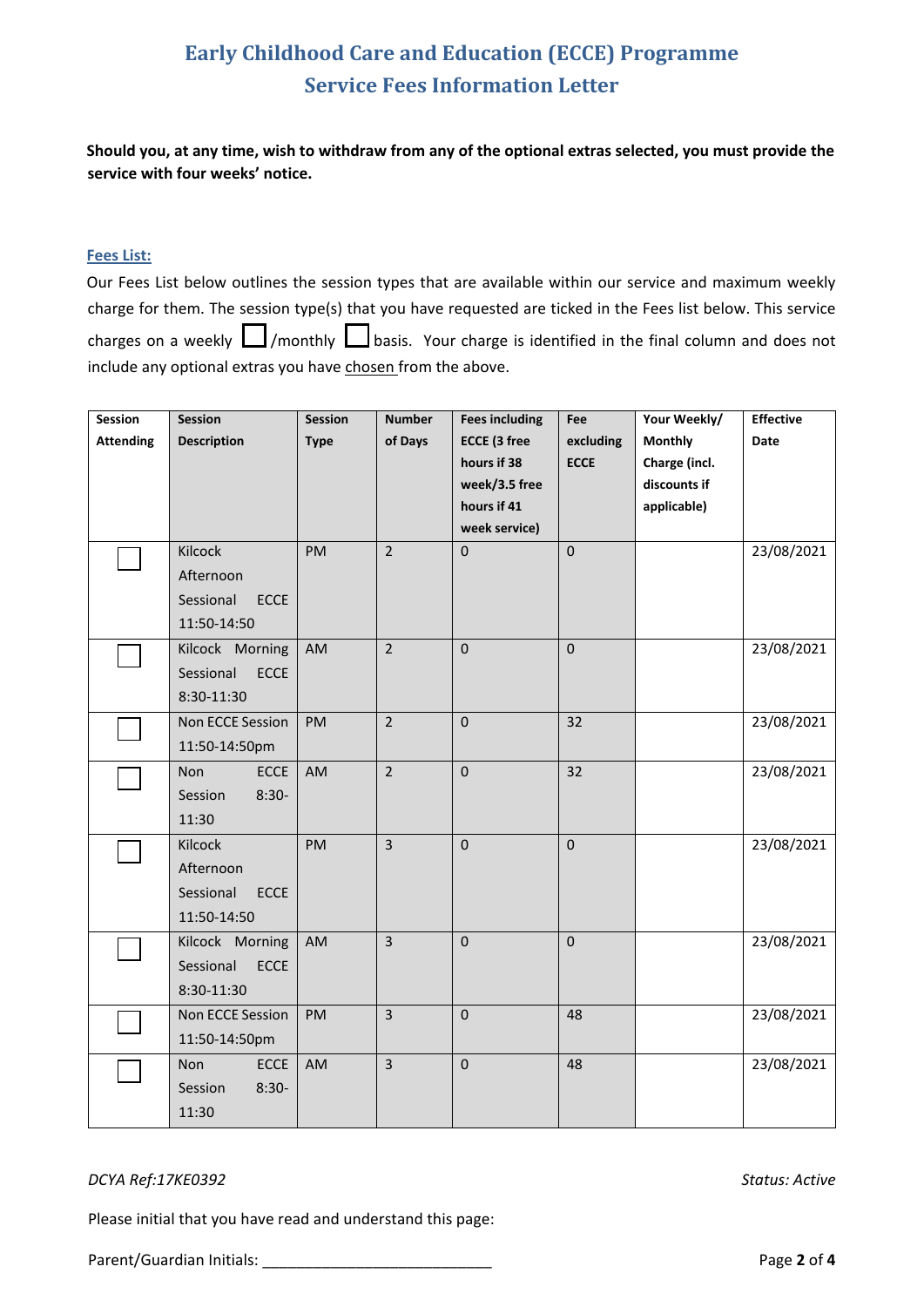| Kilcock                   | PM        | $\overline{4}$ | $\mathbf 0$ | $\mathbf 0$ | 23/08/2021 |
|---------------------------|-----------|----------------|-------------|-------------|------------|
| Afternoon                 |           |                |             |             |            |
| Sessional<br><b>ECCE</b>  |           |                |             |             |            |
| 11:50-14:50               |           |                |             |             |            |
| Kilcock Morning           | AM        | $\overline{4}$ | $\mathbf 0$ | $\pmb{0}$   | 23/08/2021 |
| <b>ECCE</b><br>Sessional  |           |                |             |             |            |
| 8:30-11:30                |           |                |             |             |            |
| Non ECCE Session          | PM        | $\overline{4}$ | $\mathbf 0$ | 64          | 23/08/2021 |
| 11:50-14:50pm             |           |                |             |             |            |
| Non ECCE Session          | AM        | $\overline{4}$ | $\mathbf 0$ | 64          | 23/08/2021 |
| 8:30-11:30                |           |                |             |             |            |
| Kilcock                   | <b>PM</b> | 5              | $\Omega$    | $\mathbf 0$ | 23/08/2021 |
| Afternoon                 |           |                |             |             |            |
| Sessional<br><b>ECCE</b>  |           |                |             |             |            |
| 11:50-14:50               |           |                |             |             |            |
| Kilcock Morning           | AM        | 5              | $\mathbf 0$ | 0           | 23/08/2021 |
| Sessional<br><b>ECCE</b>  |           |                |             |             |            |
| 8:30-11:30                |           |                |             |             |            |
| Non ECCE Session          | PM        | 5              | $\mathbf 0$ | 80          | 23/08/2021 |
| 11:50-14:50pm             |           |                |             |             |            |
| <b>Non</b><br><b>ECCE</b> | AM        | 5              | $\mathbf 0$ | 80          | 23/08/2021 |
| $8:30-$<br>Session        |           |                |             |             |            |
| 11:30                     |           |                |             |             |            |

## **Leaving the Service/Transfers:**

Should you wish to leave this Service you must **give four weeks written notice** to the manager. Patterns of 'non-attendance' will be queried and may result in your ECCE place being cancelled. Please speak to the Service Manager if for any reason your attendance pattern is not as first registered.

#### **Queries**

If you have any queries or wish to discuss any of the above, please contact the Service Manager.

# **Alternatively, you could address queries to your local City/County Childcare Committee.**

**A list of CCC contact details is available on** [www.myccc.ie](http://www.myccc.ie/)

Please read, sign and date two copies of this letter. Retain one copy and return one copy to the Service Manager. A signed copy must be kept on our files for verification purposes during funding compliance visits undertaken by Pobal, on behalf of the Department of Children & Youth Affairs (DCYA).

#### *DCYA Ref:17KE0392 Status: Active*

Please initial that you have read and understand this page:

Parent/Guardian Initials: \_\_\_\_\_\_\_\_\_\_\_\_\_\_\_\_\_\_\_\_\_\_\_\_\_\_\_ Page **3** of **4**